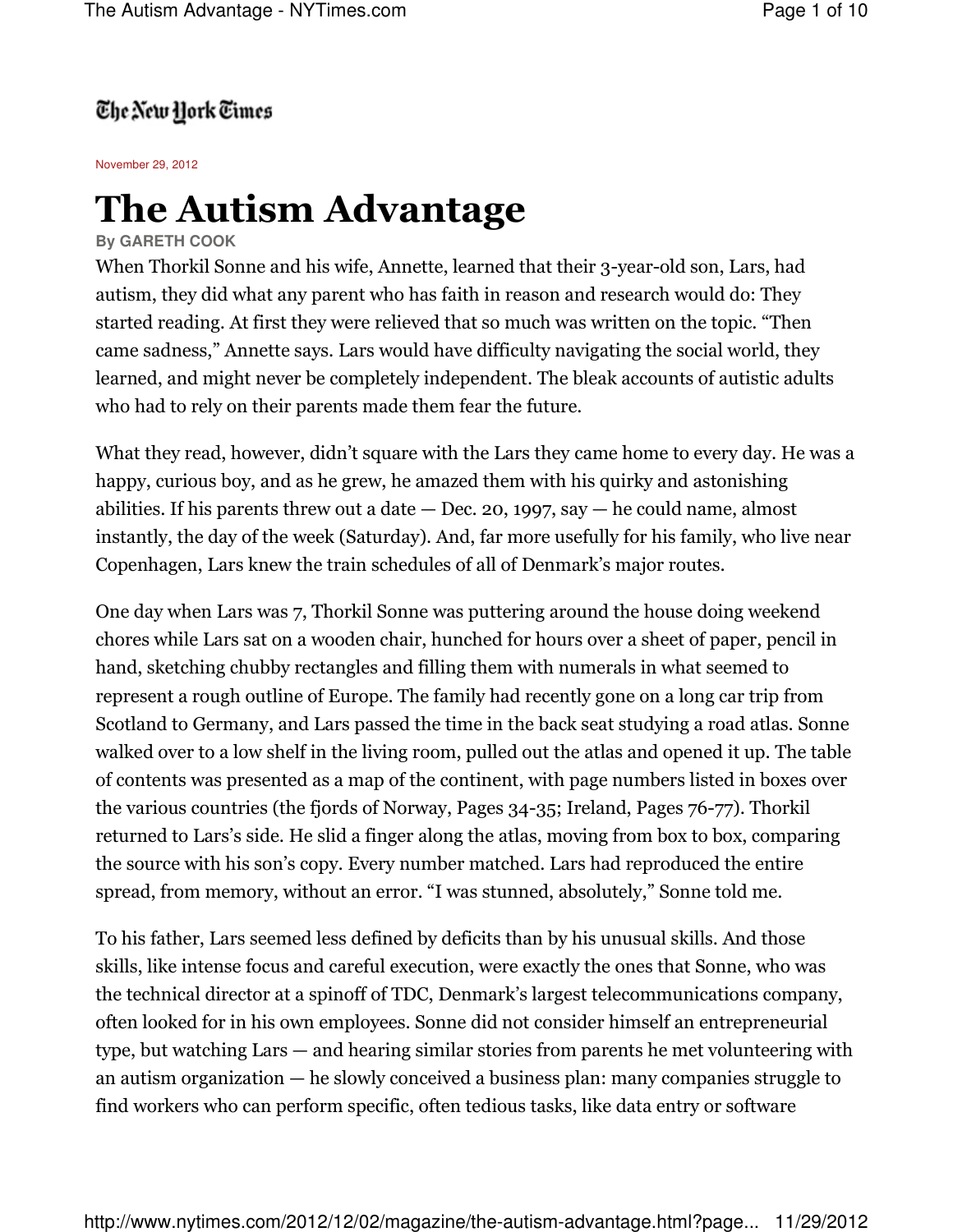testing; some autistic people would be exceptionally good at those tasks. So in 2003, Sonne quit his job, mortgaged the family's home, took a two-day accounting course and started a company called Specialisterne, Danish for "the specialists," on the theory that, given the right environment, an autistic adult could not just hold down a job but also be the best person for it.

For nearly a decade, the company has been modest in size  $-$  it employs 35 high-functioning autistic workers who are hired out as consultants, as they are called, to 19 companies in Denmark — but it has grand ambitions. In Europe, Sonne is a minor celebrity who has met with Danish and Belgian royalty, and at the World Economic Forum meeting in Tianjin in September, he was named one of 26 winners of a global social entrepreneurship award. Specialisterne has inspired start-ups and has five of its own, around the world. In the next few months, Sonne plans to move with his family to the United States, where the number of autistic adults — roughly 50,000 turn 18 every year — as well as a large technology sector suggests a good market for expansion.

"He has made me think about this differently, that these individuals can be a part of our business and our plans," says Ernie Dianastasis, a managing director of CAI, an informationtechnology company that has agreed to work with Specialisterne to find jobs for autistic software testers in the United States.

For previously unemployable people — one recent study found that more than half of Americans with an autism diagnosis do not attend college or find jobs within two years of graduating from high school — Sonne's idea holds out the possibility of self-sufficiency. He has received countless letters of thanks and encouragement from the families of autistic people. One woman in Hawaii wrote Sonne asking if she could move her family to Denmark so that her unemployed autistic son could join the Specialisterne team.

I first met Sonne, who is 52, in Delaware at a small conference he organized for parents and government officials who want to help him set up American operations over the coming year. He stood before them, sipping a cup of Dunkin' Donuts coffee, speaking enthusiastically of his "dandelion model": when dandelions pop up in a lawn, we call them weeds, he said, but the spring greens can also make a tasty salad. A similar thing can be said of autistic people that apparent weaknesses (bluntness and obsessiveness, say) can also be marketable strengths (directness, attention to detail). "Every one of us has the power to decide," he said to the audience, "do we see a weed, or do we see an herb?"

It's an appealing metaphor, though perhaps a tougher sell in the United States, where you rarely see dandelion salad. It is also, of course, a little too simple. Over eight years of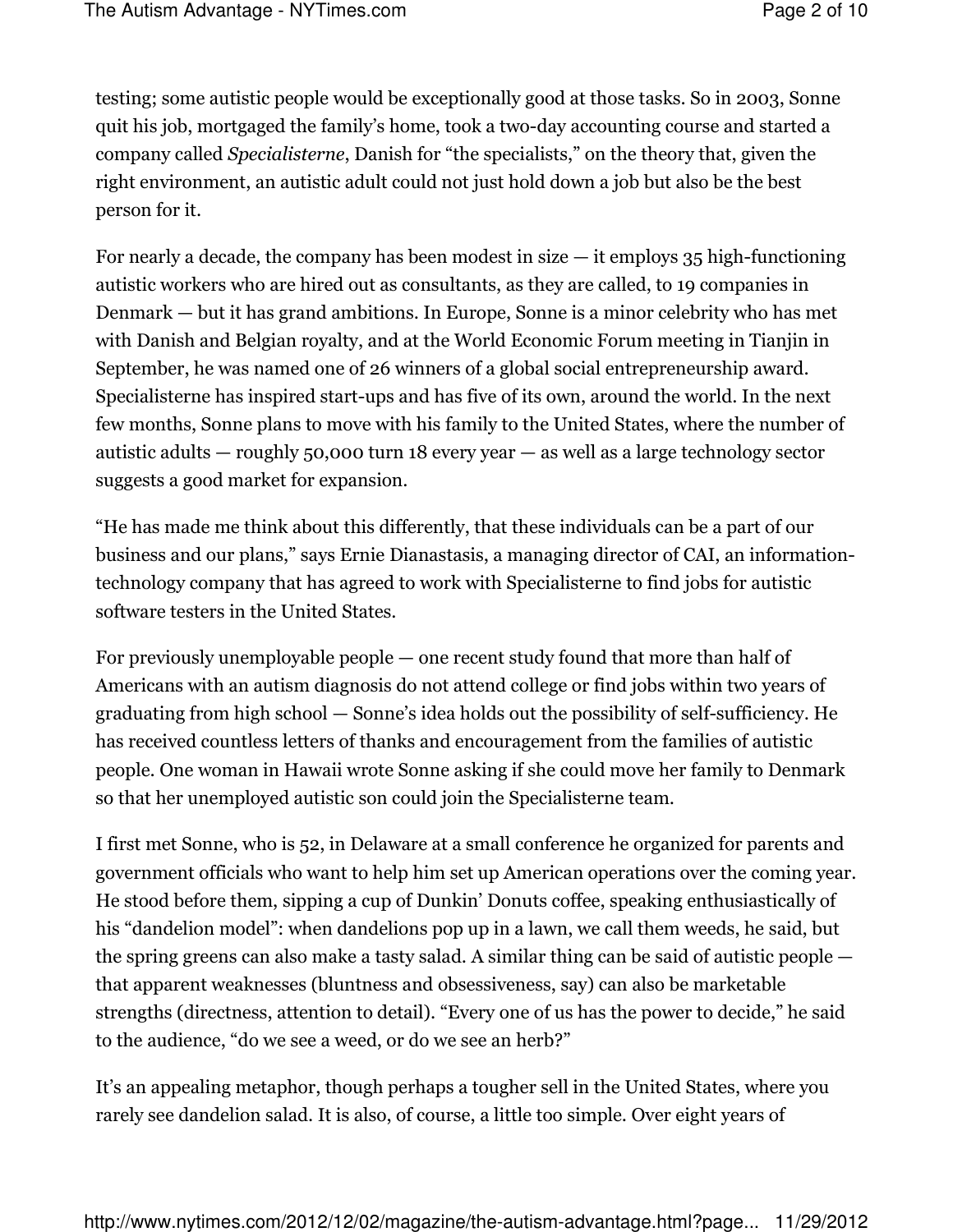evaluating autistic adults, Sonne has discovered that only a small minority have the abilities Specialisterne is looking for and are able to navigate the unpredictable world of work well enough to keep a job. "We want to be a role model to inspire," Sonne told me later, "but we can only hire the ones that we believe can fill a valuable role in a consultancy like ours." In other words, he's not running a charity. It is Sonne's ultimate goal to change how "neurotypicals" see people with autism, and the best way to do that, he has decided, is to prove their value in the marketplace.

TDC, Thorkil Sonne's former employer, is Specialisterne's oldest customer. When I visited its headquarters in Copenhagen in June, it was obvious why the company finds it useful to engage autistic consultants. Whenever cellphone makers introduce a new product, there are countless opportunities for glitches. The only way TDC can be sure of catching them is to load the software onto a phone and punch the phone keys over and over again, following a lengthy script of at least 200 instructions. The work is tedious, the information age equivalent of the assembly line, but also important and beyond the capacity of most people to perform well. "You will get bored, and then you will take shortcuts, and then it is worthless," explained Johnni Jensen, a system technician at TDC.

Steen Iversen, a Specialsterne consultant in bluejeans and a bright red polo shirt, showed me how he tackles the task. Iversen, who is 52 and has worked at TDC for four years, laid out several phones on a desk that also held his computer, two bananas, an apple and lines of lime green Post-it notes. He picked up a phone in one hand and demonstrated his technique, his thumb landing on the buttons in quick succession. But his real advantage is mental: he is exhaustive and relentless. When a script called for sending a "long text message," Iverson keyed in every character the phone was capable of; it crashed. Another time, he found a flaw that could have disabled a phone's emergency dialing capability, a problem all previous testers had missed. I asked Iversen how he feels at moments like that, and he gently pumped both fists in the air with a shy smile. "I feel victorious," he said.

Over the years, Jensen has developed strategies for interacting with Iversen and the two other consultants he oversees. Trying to rush them inevitably backfires, he told me. "Sometimes I have to bite my tongue." Jensen feels protective of the consultants and tries to shield them from the usual stresses of office work, but he is emphatic that the arrangement has endured not because he pities them but because their work is excellent. When Iversen finds a bug, he can recall similar ones from years past, saving Jensen the time and frustration of researching the problem's history. And, Jensen says, the consultants are far more devoted to accuracy than neurotypical workers. Iversen has punched mobile-phone keys day after day, and not once has he cut a corner or even made a careless mistake.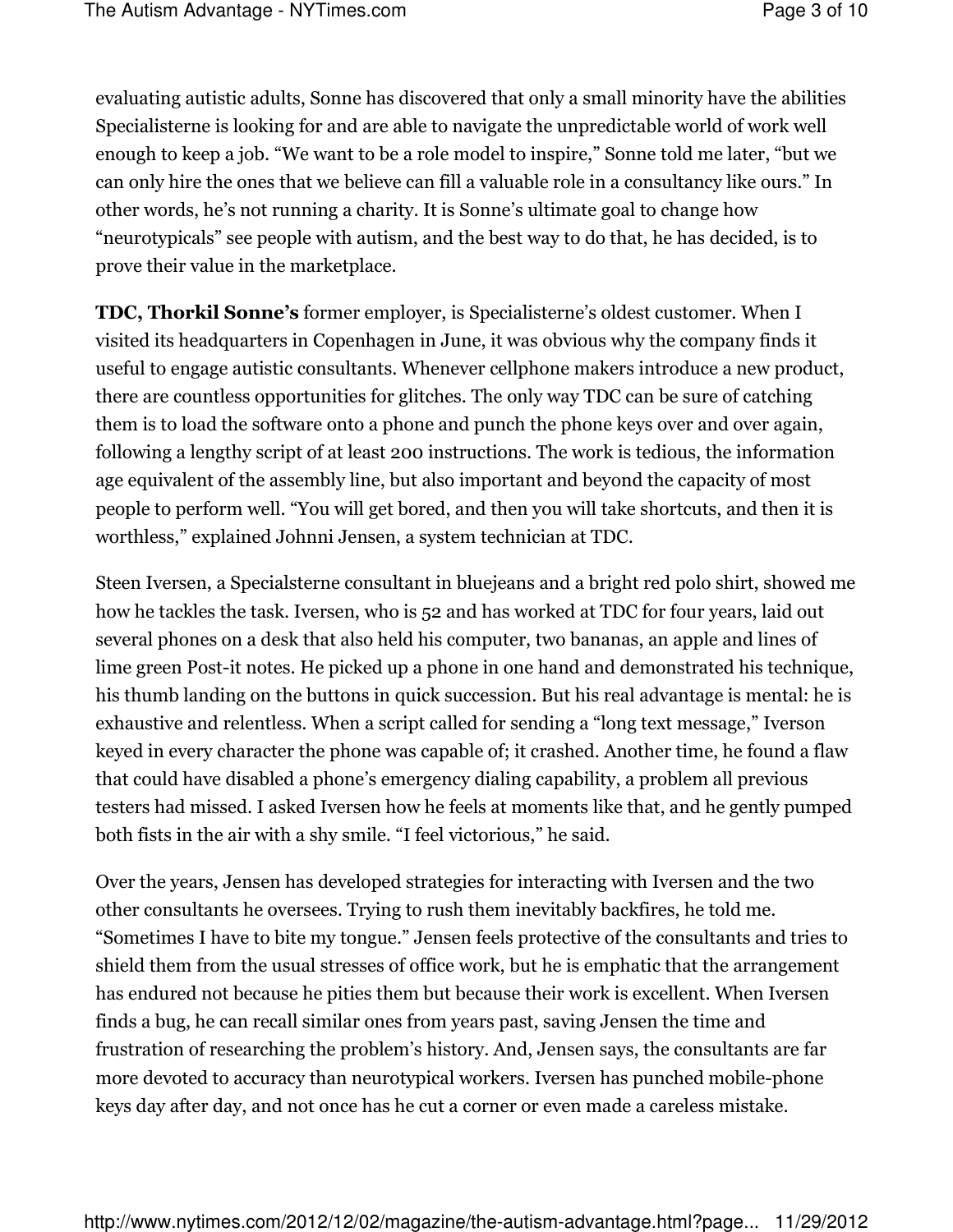Christian Andersen, another Specialisterne consultant, works at Lundbeck, a large pharmaceutical company. He compares records of patients who have experienced reactions to Lundbeck's drugs, making sure the paper records match the digital ones. Errors can creep in when the reports are entered into the company's database, and tiny mistakes could mean that potential health hazards would go undetected. So Andersen searches for anomalies, computer entry against written report, over and over, hour after hour, day after day.

Before Andersen arrived, his boss, Janne Kampmann, had a hard time finding employees who could do the job well. Most people's minds wander as they go back and forth between documents, their eyes skimming the typos lurking there. Andersen, however, worked without interruption the morning I visited, attentive and silent until he lifted his head and, pointing to a sheet of paper, said to Kampmann, "Why do we have a 57 instead of 30 milligrams?" Kampmann told me Andersen is one of the best quality-control people she's ever seen.

For years, scientists underestimated the intelligence of autistic people, an error now being rectified. A team of Canadian scientists published a paper in 2007 showing that measures of intelligence vary wildly, depending on what test is used. When the researchers used the Wechsler scale, the historical standard in autism research, a third of children tested fell in the range of intellectual disability, and none had high intelligence, consistent with conventional wisdom. Yet on the Raven's Progressive Matrices, another respected I.Q. test, which does not rely on language ability, a majority of the same children scored at or above the middle range — and a third exhibited high intelligence. Other scientists have demonstrated that the autistic mind is superior at noticing details, distinguishing among sounds and mentally rotating complex three-dimensional structures. In 2009, scientists at King's College London concluded that about a third of autistic males have "some form of outstanding ability."

This emerging understanding of autism may change attitudes toward autistic workers. But intelligence, even superior intelligence, isn't enough to get or keep a job. Modern office culture — with its unwritten rules of behavior, its fluid and socially demanding work spaces — can be hostile territory for autistic people, who do better in predictable environments and who tend to be clumsy at shaping their priorities around other people's requirements.

Most Specialisterne consultants work in the offices of the companies that use their services, but some need to operate out of Specialisterne's more forgiving work space. Even those capable of working on site sometimes get into trouble. In one case, the company was contacted by a medical-technology company, which needed help testing new prescriptiontracking software. This seemed a marvelous bit of luck, says Rune Oblom, Specialisterne's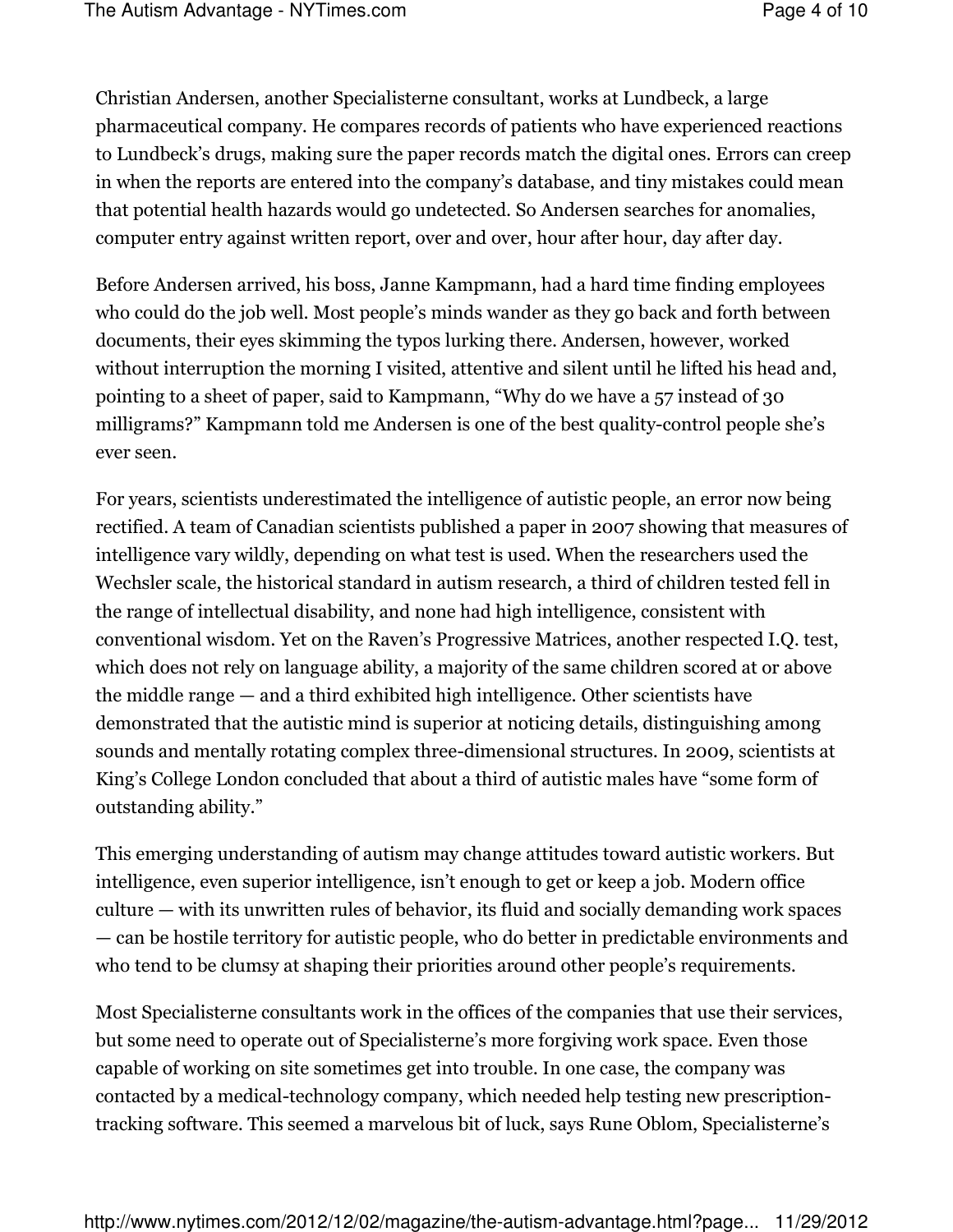business manager, because there was a consultant on staff interested in illnesses. Everything was going fine until a medical team arrived to try out the software, and the consultant spent the entire morning recounting to them, in detail, the medical treatments that he, his mother and the rest of his family received over the years. Another consultant was assigned to finish the software-testing job. "I told him that the doctors were not very happy and felt he was a disturbing factor," Oblom says. "But he couldn't see it."

The consultant has since been moved to another company, where he has done well at his professional tasks but still misses social cues. In Denmark, there is a tradition of bringing cake to the office on Fridays, and Oblom recently learned from the on-site supervisor that the consultant happily eats cake but has never volunteered to bring one himself. Then there was the time he tasted a co-worker's cake and pronounced it terrible. Oblom told me that he plans to tell the consultant that he has to bring in cake now and then — and he will do it, Oblom predicts, without understanding the reason — but he's not going to encourage the consultant to be more polite. The concept of socially mandated dishonesty would mystify him, Oblom said, so the other employees will just have to deal with it.

Specialisterne tries to anticipate, or at least mitigate, conflicts by assigning every consultant to a neurotypical coach. The coach checks in with the consultants regularly, monitoring their emotional well-being and helping them navigate the social landscape of the office. Henrik Thomsen, a jolly man who runs Specialisterne in Denmark while Sonne works on international expansion, told me about one consultant who is fascinated by train schedules. Severe storms can disrupt the trains around Copenhagen, and if the consultant's train was delayed, he would start the day with a tour of his colleagues at the Specialisterne office, telling each how the commute played out, station by station. Sometimes another consultant would get annoyed and tell him to "cut the crap," Thomsen says, "and then the real fun would begin." So now Thomsen listens to the radio as he drives in, taking mental note of potential delays. When Thomsen arrives at work, he invites the consultant into his office first thing, listens to the day's commuting story and then asks him to please get to work.

Specialisterne's headquarters occupy part of a three-story complex in a Copenhagen suburb. Sonne showed me around the building: in addition to the consulting business, there is a nonprofit focused on spreading the Specialisterne business model, and a small school for people on the autism spectrum in their late teens and early 20s. In the largest room, boxes of Legos are stacked against one wall, and a pair of long, waist-high tables for Lego activities occupy the center, under a string of halogen lights.

When Sonne started the company, one of his biggest challenges was determining who would be able to thrive as a tech consultant in an office environment. A traditional interview was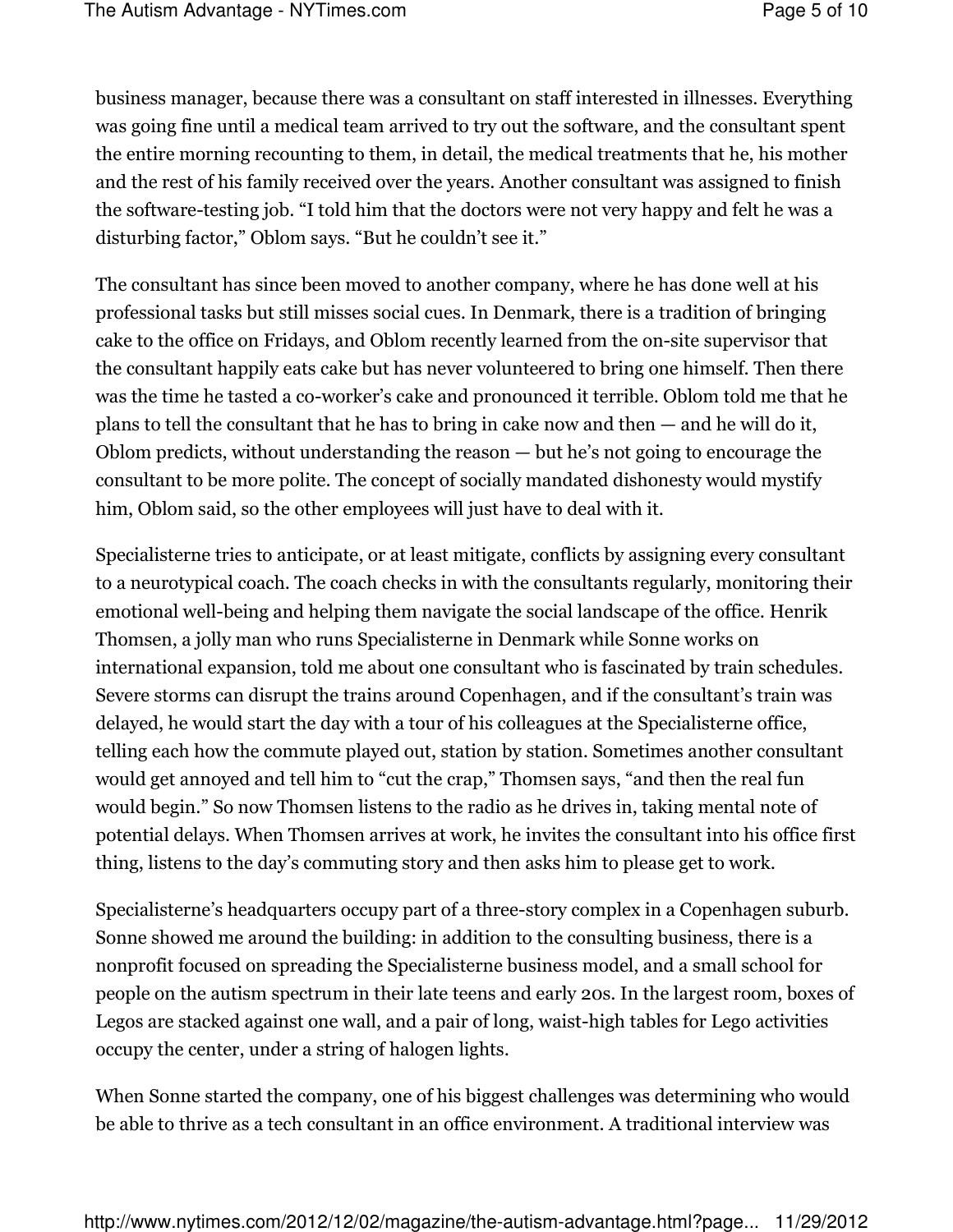clearly not going to do the trick, and he had to think of other ways to identify marketable strengths in people who have difficulty communicating.

Lars had always enjoyed Legos, and talking to other parents, Sonne heard stories about how the toy bricks brought out remarkable, hidden abilities. "For many parents," Sonne told me, "this was one of the few moments when they could be proud of their children." So he decided to ask potential employees to follow the assembly directions included in the Lego Mindstorms kits and watch them build the robots.

This turned out to be so revealing that assessing job skills in the autistic population has itself become part of Specialisterne's business, with local government sending about 50 people a year to the company for five-month evaluations. (Specialisterne considers some for consulting jobs; others might end up doing clerical work, mowing lawns or other tasks for municipalities.) The Specialisterne evaluators place the candidates in groups for part of the time to see how well they work in teams, in addition to assessing the skills (reasoning, following directions, attending to details) that are naturally on display in a Mindstorms session. The assignments also reveal how a person handles trouble. More than once a candidate has become derailed because a Lego piece does not match the shade of gray depicted in the manual. Yet it is also not uncommon for a candidate to notice a struggling partner, stop and patiently explain how to get back on track.

The Specialisterne school uses Legos, too. Frank Paulsen, a red-haired man with a thin beard who is the school's principal, told me about a session he once led in which he handed out small Lego boxes to a group of young men and asked them to build something that showed their lives. When the bricks had been snapped together, Paulsen asked each boy to say a few words. One boy didn't want to talk, saying his construction was "nothing." When Paulsen gathered his belongings to leave, however, the boy, his teacher by his side, seemed to want to stay. Paulsen tried to draw him out but failed. So Paulsen excused himself and stood up.

The boy grabbed Paulsen's arm. "Actually," he said, "I think I built my own life."

Paulsen eased back into his seat.

"This is me," the boy said, pointing to a skeleton penned in by a square structure with high walls. A gray chain hung from the back wall, and a drooping black net formed the roof. To the side, outside the wall, two figures — a man with a red baseball cap and a woman raising a clear goblet to her lips — stood by a translucent blue sphere filled with little gold coins. That, the boy continued, represented "normal life." In front of the skeleton were low walls between a pair of tan pillars, and a woman with a brown pony tail looked in, brandishing a yellow hairbrush. "That is my mom, and she is the only one who is allowed in the walls."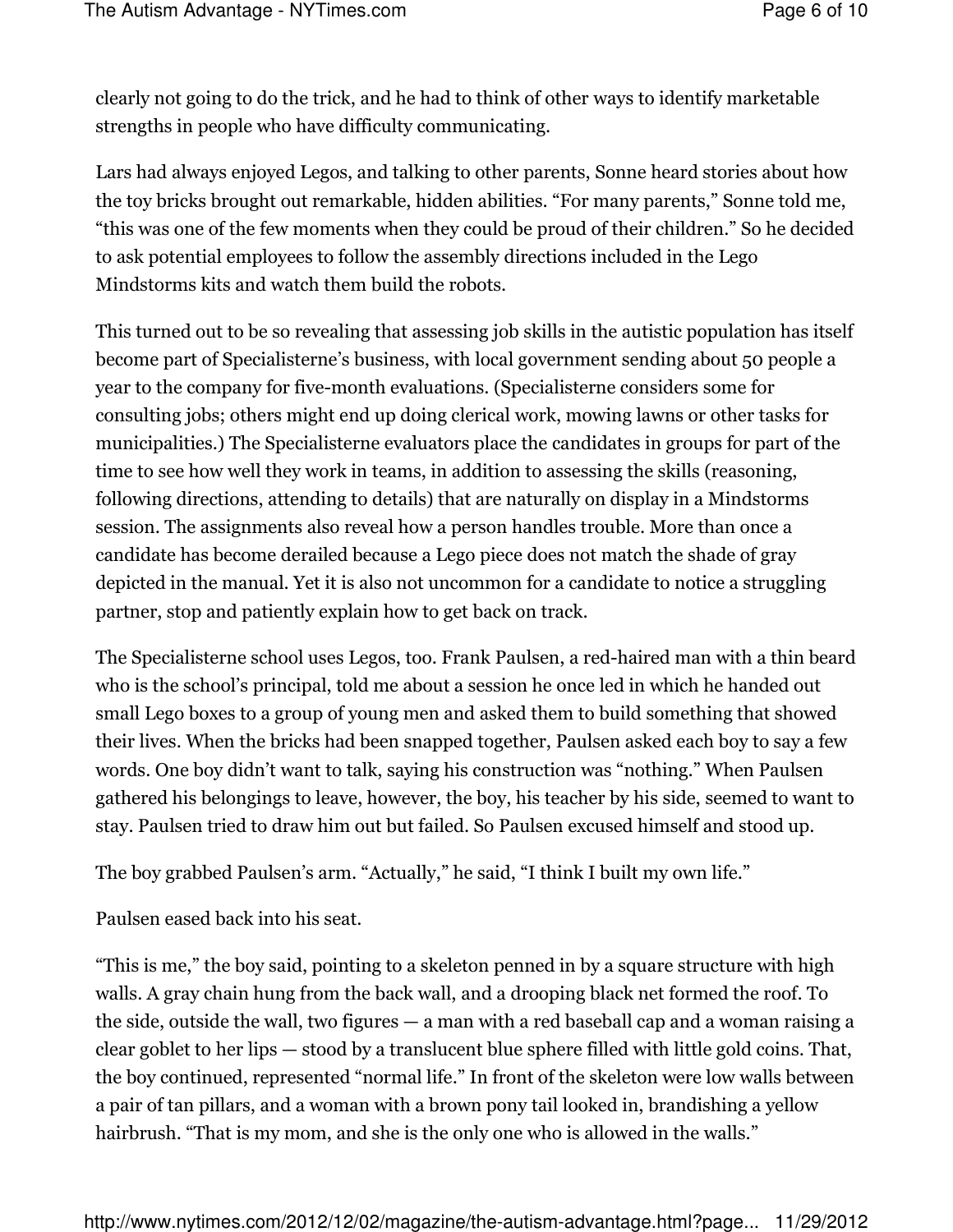The boy's teacher was listening, astonished: In the years she'd known him, she told Paulsen later, she had never heard him discuss his inner life. Paulsen talked to the boy, now animated, for a quarter of an hour about the walls, and Paulsen suggested that perhaps the barriers could be removed. "I can't take down the walls," the boy concluded, "because there is so much danger outside of them."

In June, Sonne announced the opening of a United States headquarters in Wilmington, Del. The state's governor, Jack Markell, was there, as was a representative from CAI, the company that is Specialisterne's first real partner in the United States. The company says it plans to begin recruiting and training autistic software testers in Delaware next month, and if all goes well, it will expand the program to other states. Specialisterne is also talking with Microsoft about setting up a pilot program in Fargo, N.D., where it has a large softwaredevelopment operation.

Tyler Cowen, an economist at George Mason University (and a regular contributor to The Times), published a much-discussed paper last year that addressed the ways that autistic workers are being drawn into the modern economy. The autistic worker, Cowen wrote, has an unusually wide variation in his or her skills, with higher highs and lower lows. Yet today, he argued, it is increasingly a worker's greatest skill, not his average skill level, that matters. As capitalism has grown more adept at disaggregating tasks, workers can focus on what they do best, and managers are challenged to make room for brilliant, if difficult, outliers. This march toward greater specialization, combined with the pressing need for expertise in science, technology, engineering and mathematics, so-called STEM workers, suggests that the prospects for autistic workers will be on the rise in the coming decades. If the market can forgive people's weaknesses, then they will rise to the level of their natural gifts.

"Specialization is partly about making good use of the skills of people who have one type of skill in abundance but not necessarily others," says Daron Acemoglu, an economist at M.I.T. and co-author of "Why Nations Fail." In other words, there is good money to be made doing the work that others do not have the skills for or are simply not interested in.

As Sonne tries to build up his business in the United States, though, he faces practical challenges. For one thing, in Denmark, the government helps cover some of the additional expense of managing autistic workers, and it pays Specialisterne so it can give its employees full-time salaries even though they only work part time. Specialisterne pays its consultants in Denmark between \$22 and \$39 an hour, a rate negotiated with unions, and in Delaware it plans to start with salaries between \$20 and \$30 an hour. And while two Delaware charitable foundations have pledged \$800,000 to Specialisterne, Sonne estimates that it will take \$1.36 million, and three years, for the business to become self-sustaining.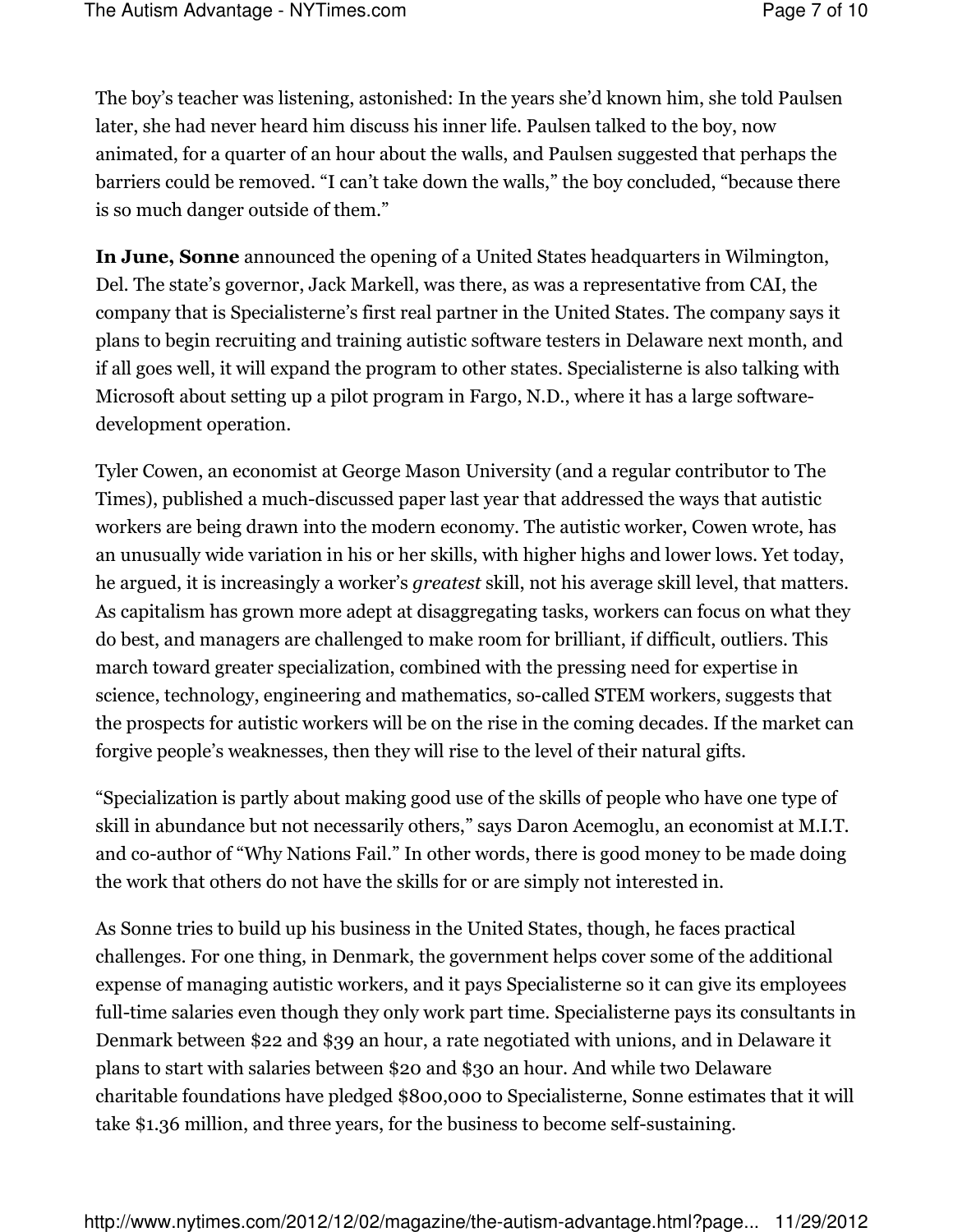Another challenge involves expectations. A new stereotype of autistic people as brainiacs, endowed with quirky superminds, is just as misguided as the old assumption that autistic people are mentally disabled, Sonne says. Autistic people, like everyone else, have diverse abilities and interests, and Specialisterne can't employ all of them. Most people Specialisterne evaluates in Denmark don't have the right qualities to be a consultant — they are too troubled, too reluctant to work in an office or simply lack the particular skills Specialisterne requires. The company hires only about one in six of the men and women it assesses.

April Schnell, who is organizing a Specialisterne effort in the Midwest and has an autistic son, told me that she traveled to Copenhagen for a conference organized by the company for their volunteers from around the world. One day, she and the others were given the Mindstorms challenges used to assess candidates. As she struggled to solve one of the more difficult ones, she realized that her son, Tim, who is 15, would find the work uninteresting and probably too difficult: Specialisterne is not likely to be the answer for him. "I was just very aware, there is a gap here," she said. "My heart was a little sad."

One Friday evening, Sonne drove me to his house southwest of Copenhagen, navigating through whipping rain and the last clots of rush-hour traffic. Lars was waiting at the door to welcome us. Now 16, Lars evokes a Tolkien elf — thin and blond with exceptionally pale skin. He was outgoing from the start, eager to give me a tour of the house, yet he only glanced at my face.

Lars has the sweet demeanor of a much younger boy. Several times he affectionately rubbed his father's head, the hair a short thin fur, calling the bald spot "Mr. Moon." He gushed about trains, and at dinner Annette gently told him that we might not want to hear too much more about international conventions on track signals. I played Lars in a round of speed chess in the living room. There was never much doubt about the outcome, but at one point he issued an earnest warning: "Take care to not weaken your king's position unnecessarily." It was too late. After we put the pieces away, I complimented him on his final moves — an elegant and lethal attack with rooks, a bishop and a knight — and he did a balletic twirl, arms out. I joked with his family about how crushed I felt in defeat, and Lars walked over and put a consoling hand on my shoulder. Perhaps, I suggested to Lars, I would be allowed a rematch? "No," he said simply.

When I asked Lars what he thought about his father's company, he said he has played with the Mindstorms robots but does not see himself working there. "I want to be a train driver," Lars announced. "It is the country's most beautiful job. You get to control a lot of horsepower. Who wouldn't want to do that?"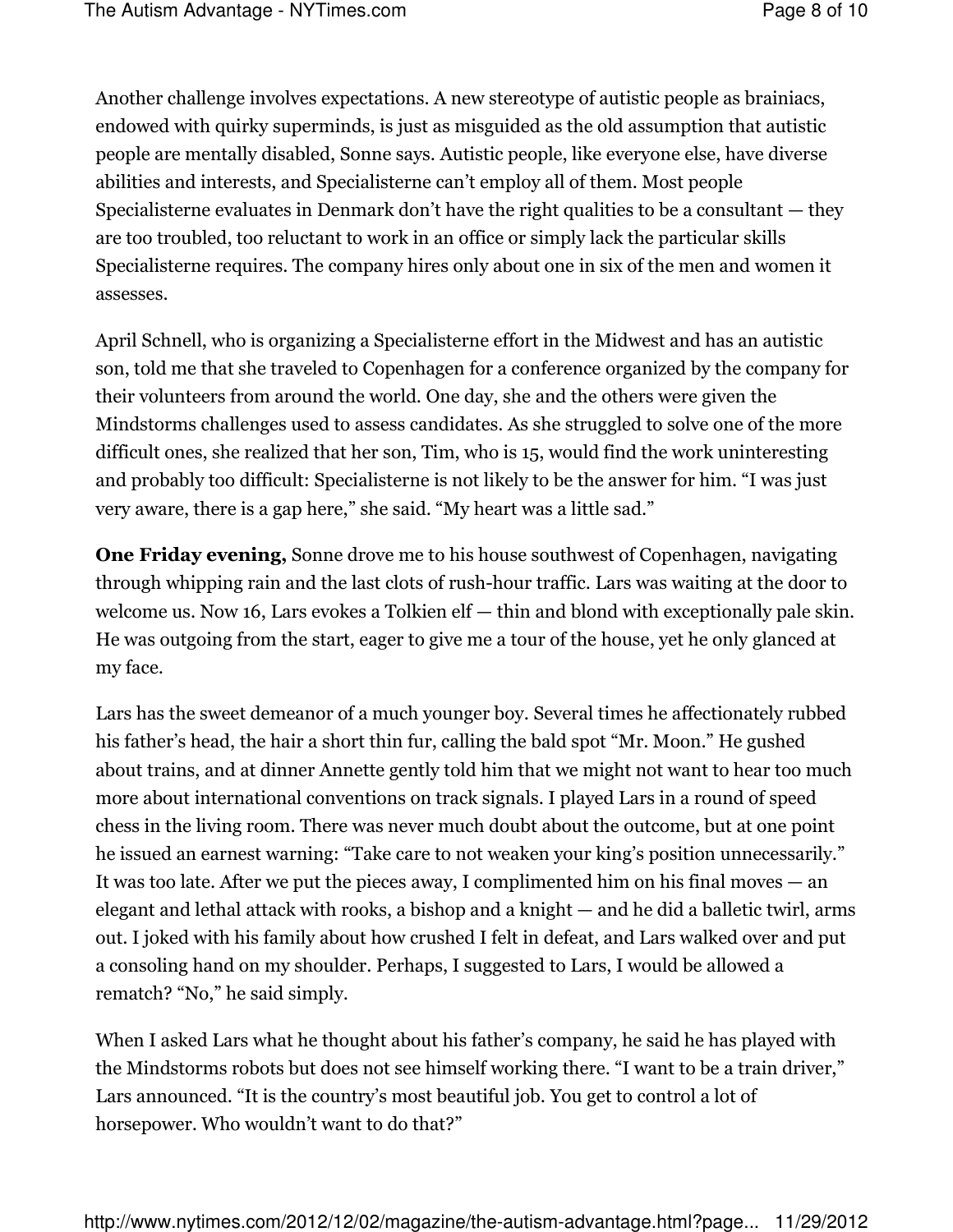At the outset, it was Thorkil's aim to persuade Danish tech companies to hire his autistic employees. Now he wants all kinds of companies, all over the world, to learn from what Speecialisterne is doing. He figures that if he is successful, then maybe a national railway will consider hiring a candidate as seemingly unlikely as his son, as long as he has the right skills.

Certainly he has seen how transformative getting the right job can be for the autistic workers themselves. Before coming to Specialisterne, Iversen, who works at TDC, had not had a job for 12 years and spent the days sleeping and nights surfing the Internet. Niels Kjaer once worked as a physicist, receiving his diagnosis only after becoming clinically depressed when he didn't get an academic job. When he came to Specialisterne, where he works on improving technology that grades eggs as they pass by on a conveyor belt, he was on sick leave from a job driving a cab.

Christian Andersen, who works at Lundbeck, the pharmaceutical company, was bullied and beaten for years as a schoolboy. He received his diagnosis at age 15 only because, fearing he might be suicidal, he checked himself into a hospital. After high school — inspired by a Hemingwayesque teacher who regaled his students with tales of outdoor exploits — Andersen tried a vocational school for landscaping. But he was overwhelmed by the requirement that he learn to drive. He tried another tech school but flailed, became depressed and had a breakdown in 2005. Andersen was living at home without prospects, playing video games. He couldn't even land a job at a grocery store. Later that year, his parents encouraged him to apply to Specialisterne.

I joined Andersen one morning on his commute to Lundbeck's headquarters across town. Riding on a yellow city bus, we talked about video games. He still loves Halo; Diablo 3 he finds frustrating. "You turn a corner and then — splat! — you are dead." As we drew closer to the office, our conversation drifted to his job. He spoke with surprising insight about the psychological importance of work. "I have grown very much as a person," Andersen told me. "I have become more confident and self-assured." The job allowed him to move out of his parents' house and into an apartment. After a while, Andersen informed me, he "started using body language." It's not something anyone taught him. He just watched people, he said, and "monkey see, monkey do."

When he started at Lundbeck, he was constantly anxious because he dreaded making an error. Now the stress grips him far less often and is readily dispelled with a phone call to a coach at Specialisterne. He admits to being proud, having come so far. He was touched to be invited recently to join his department for some after-work bowling. But he doesn't spend a lot of time thinking about these aspects of his employment anymore. "Of course it feels